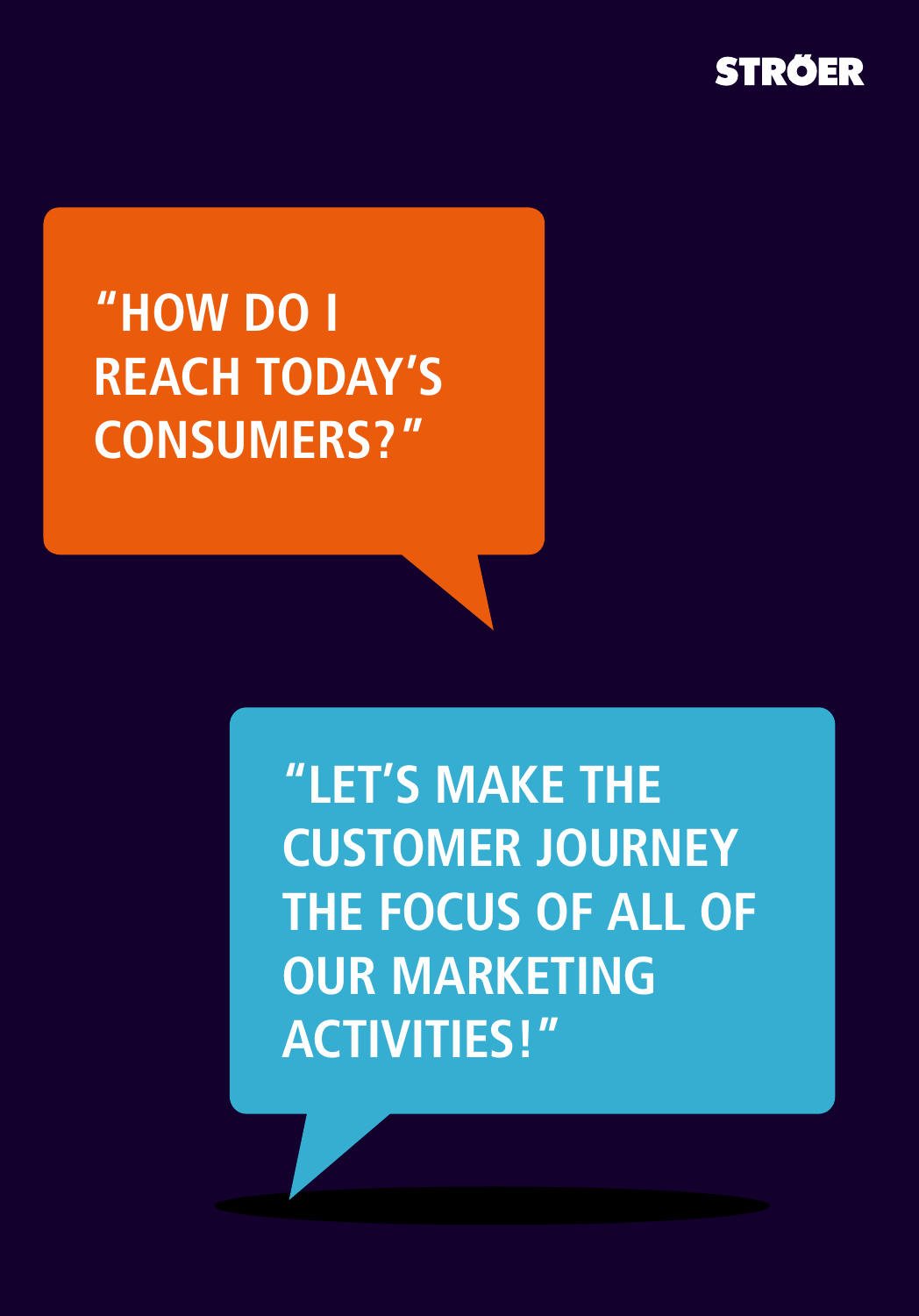### THE STRATEGIC ANALYSIS OF THE CUSTOMER JOURNEY IS INCREASINGLY PROVIDING A DECISIVE COMPETITIVE ADVANTAGE.

#### THE HIGHLY PERSONALIZED CUSTOMER JOURNEY IN THE DIGITAL WORLD

Digital media shape consumers' everyday lives and allow them to source information across a virtually endless number of channels. However, we have reached a turning point in this process of pervasive digitalisation: following on from the development from offline to online to mobile, the boundaries between the devices used by consumers are increasingly blurring. At the same time, the choice of products on offer is growing, while brand loyalty decreases. Ultimately, this has led to the development of the purchasing behaviour of the "always-on"

consumer, which has more to do with spontaneous stimuli and needs. As a result, the use of media and consumer behaviour have become highly personalised. The customer journey – that is, the journey that consumers take from the first time they become aware of a product until they purchase that product – comprises a chain of experiences that a buyer has with a brand, which take place at different times in different media and in different places. It is becoming increasingly difficult to record the customer's movements through the physical and digital worlds due to the changes in consumer behaviour outlined here.



#### ANALYSING THE CUSTOMER JOURNEY AND DEVELOPING MEASURES

The stiff model of customer relationship management is no longer enough to target consumers like this, for whom every channel, every touchpoint can be of crucial importance. It is a style of customer relationship management based on an unsophisticated accumulation of loosely linked touchpoints, not on the holistic observation of the customer throughout his or her own specific customer journey, and it is being replaced by the strategic analysis and planning of the customer journey. This new approach is based on a profound understanding of the stages of experience the consumer goes through in the market and the point at which the consumer's desire to purchase one of the brand's products emerges. This is complemented by knowledge of which customer buys which product and how decisionmaking processes differ depending on the product. All of the customer's actions in both the analogue world and the digital world are analysed and utilised to turn the customer journey into an individual experience. The static relationship that a customer has with a brand is fundamentally different to these more personal,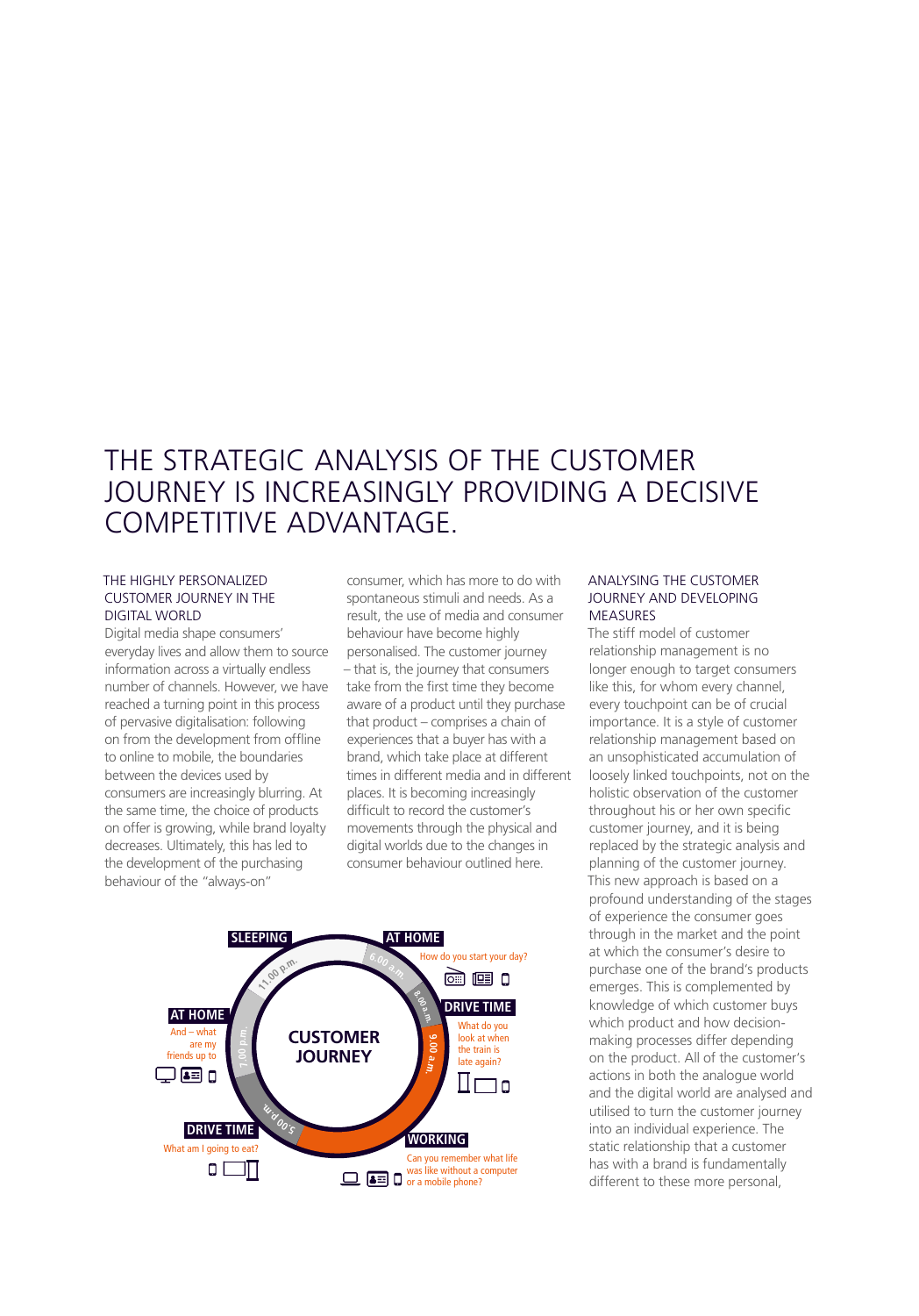more dynamic and more flexible forms of interaction and content. The analysis of the customer journey, the marketing and communication measures that are derived from it, and the related technological expertise constitute an increasingly crucial strategic competitive factor. The more knowledge companies have about the way their end consumers behave, the more purposefully and efficiently they can communicate with them at the right point in time on the right channel. There is huge potential to accumulate more knowledge about buyer behaviour using structured cross-channel analyses. The goal of all of this is to make the customer lifecycle as interesting and as exciting as possible.

In order for this concept to be successful, it cannot be used as a mere buzzword, but must be viewed and implemented as a holistic approach. However, to do so, some groundwork needs to be done to convert existing customer communication processes into personalised targeting. All of the teams, channels and technologies involved have to interact – by taking a new, more personalised view of the customer. This will decide whether customer journey management is a success or a failure. Taking the concept of the customer journey seriously therefore means carrying out far-reaching changes in relation to communication and marketing measures and aligning them with each stage of the customer journey instead of with brands or products.

#### OPERATIONALISING THE CONCEPT BY FORMING CLUSTERS

As one of the leading digital multichannel media companies, taking a holistic view of consumers is of central importance to Ströer. In order to ensure that the concept of the customer journey is manageable and scalable, Ströer has divided the myriad of individual purchasing decision processes and the resulting customer needs into six categories – which are referred to as clusters. The boundaries between them were drawn on the basis of an analysis carried out by FELD M, a digital marketing consultancy, using a total of 19 criteria that are relevant to the customer

journey, such as emotionality, the length of the journey, frequency of purchase, product price and many others. Ströer uses these criteria to differentiate between the clusters High Frequency; Retail/E-Commerce & Direct Response; High Invest / Luxury; Contract; Event; and Media & Public Sector, which each come with their own decision-making processes and challenges. The development of the clusters is intended to provide parties interested in this topic area with guidelines and to increase understanding of the customer journey. In doing so, Ströer aims to go one step further. Because only a well-planned customer journey will put companies today in a position where they can engage in targeted communication with consumers, Ströer is the first marketer to put the consumer's customer journey at the heart of its sales strategy in the form of its six defined clusters, thereby moving away from the previous practice of dividing sales into sectors.

|                                                    |                               | <b>HIGH</b><br><b>FREQUENCY</b> | <b>RETAIL/</b><br><b>E-COMMERCE</b><br><b>&amp; DIRECT</b><br><b>RESPONSE</b> | <b>HIGH</b><br><b>INVEST/</b><br><b>LUXURY</b> | <b>CONTRACT</b>          | <b>EVENT</b>  | <b>MEDIA &amp;</b><br><b>PUBLIC</b><br><b>SECTOR</b> |
|----------------------------------------------------|-------------------------------|---------------------------------|-------------------------------------------------------------------------------|------------------------------------------------|--------------------------|---------------|------------------------------------------------------|
|                                                    |                               |                                 | ಹ                                                                             |                                                | 目                        |               | iĥ                                                   |
| <b>PURCHASE</b><br><b>CHARACTERISTICS</b>          | Frequency of purchase         | 个                               | $\overline{\mathbf{z}}$                                                       | v                                              | $\overline{\phantom{a}}$ | $\rightarrow$ |                                                      |
|                                                    | Strength // period of loyalty | v                               | $\mathbf{U}$                                                                  | $\overline{\phantom{a}}$                       | 个                        | $\rightarrow$ |                                                      |
|                                                    | Habitual buying               | 个                               | →                                                                             | J                                              | v                        | J             |                                                      |
|                                                    | Impulse purchase              | 71                              | 个                                                                             | J                                              | Ψ                        | 71            |                                                      |
| <b>CHARACTERISTICS OF</b><br><b>PURCHASED ITEM</b> | Product vs. service           | Product                         | Product                                                                       | Product                                        | Service                  | Service       |                                                      |
|                                                    | Price                         | Ψ                               | $\rightarrow$                                                                 | ተ                                              | $\overline{\mathbf{z}}$  | Я             |                                                      |
|                                                    | Usability                     | 个                               | Я                                                                             | 个                                              | $\overline{\mathbf{z}}$  | $\rightarrow$ |                                                      |
|                                                    | Complexity                    | J                               | $\mathbf{U}$                                                                  | 个                                              | $\overline{\mathbf{z}}$  | ¥             |                                                      |
|                                                    | Innovation                    | N                               | v                                                                             | Я                                              | →                        | ¥             | <b>INDIVIDUAL ANALYSIS</b>                           |
| <b>EMOTIONAL FACTORS</b>                           | Emotionality                  | N                               | Я                                                                             | 71                                             | N                        | ᠰ             |                                                      |
|                                                    | Involvement                   | Ψ                               | Я                                                                             | 个                                              | N                        | ᠰ             |                                                      |
|                                                    | Perceived risk                | v                               | $\mathbf{U}$                                                                  | 个                                              | $\rightarrow$            | ᠰ             |                                                      |
| <b>BRAND // PROVIDER</b>                           | Awareness                     | Я                               | $\overline{\mathbf{z}}$                                                       | 个                                              | →                        | N             |                                                      |
|                                                    | <b>Brand loyalty</b>          | 71                              | →                                                                             | 71                                             | $\overline{\mathbf{z}}$  | N             |                                                      |
|                                                    | Differences of providers      | N                               | →                                                                             | Я                                              | $\rightarrow$            | ¥             |                                                      |
| <b>CHARACTERISTICS</b><br><b>OF JOURNEY</b>        | Length of journey             | v                               | →                                                                             | ተ                                              | $\overline{\phantom{a}}$ | ᠰ             |                                                      |
|                                                    | Number of TPs (active)        | Ψ                               | →                                                                             | 个                                              | $\overline{\mathbf{z}}$  | ተ             |                                                      |
|                                                    | Number of TPs (passive)       | Я                               | $\overline{\mathbf{z}}$                                                       | ተ                                              | →                        | 71            |                                                      |
|                                                    | Research identity             | J                               | Я                                                                             | ተ                                              | ሳ                        | ́↑            |                                                      |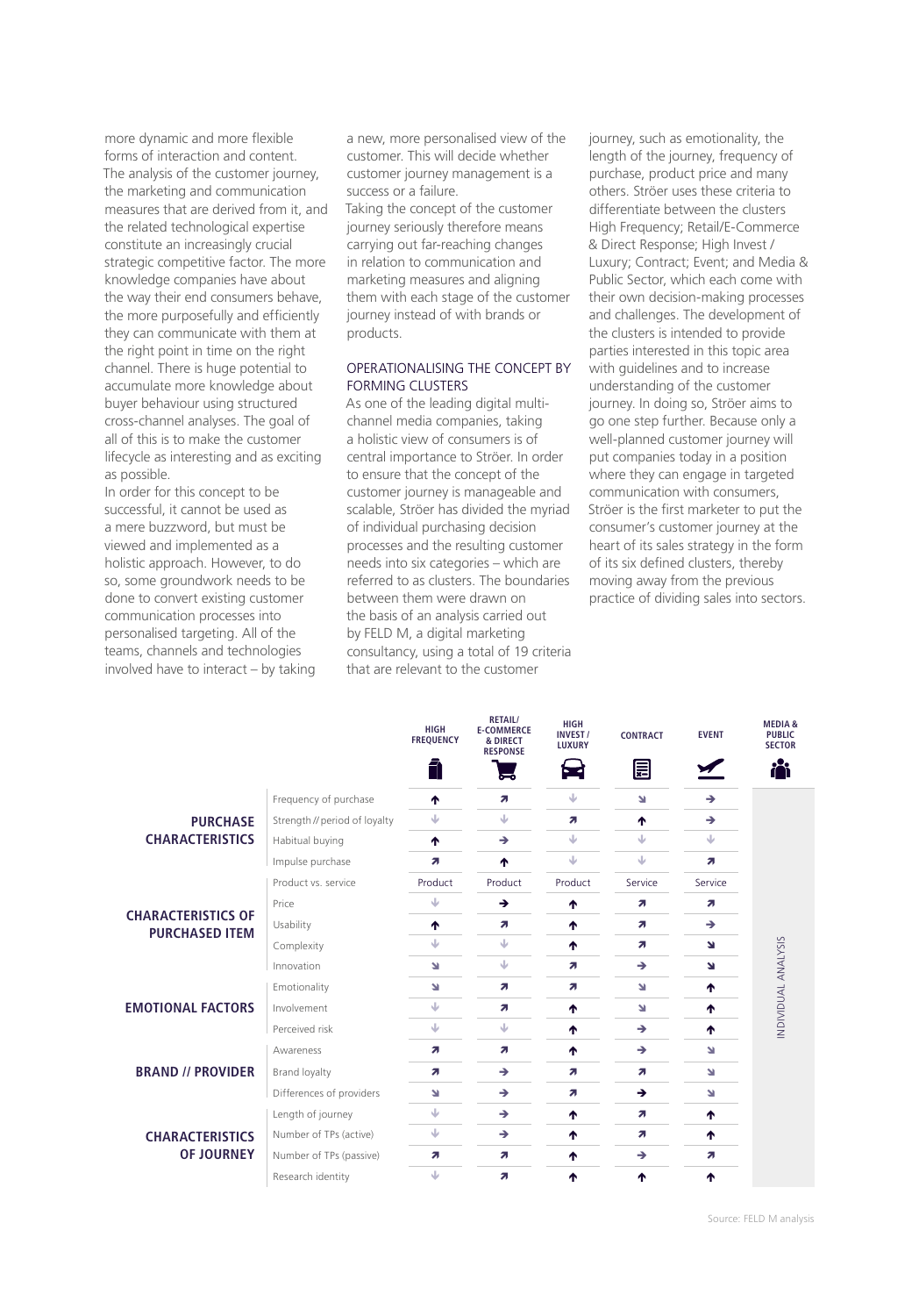#### INTERACTING WITH THE CUSTOMER AT EVERY STAGE OF THE CUSTOMER JOURNEY

Most customer journeys can be reduced to three essential stages: Phase 1 is the latency and preparatory phase; phase 2 is the information and selection phase; and phase 3 is the contract conclusion and purchasing phase. In the first phase of the customer journey, consumers absorb initial product or brand information, without any intention of making a purchase, and develop implicit preferences. Traditional media play an important role in this process: they steer consumers in the right direction, strengthen the mental image they have of the brand and are the basis for the formation of preferences. In the second phase, consumers actively search for information about the product that captivated their interest in phase 1, preferably on online channels. Targeted content becomes the centre of their attention in this phase. Internet searches, comparison websites and native advertising play a crucial role in the last phase, as does personal advice at the point of sale. Shortly before the purchase, the relevant set is narrowed down to a small number of options.

#### OPERATING DIFFERENT TOUCHPOINTS USING THE STRÖER PLATFORM

There are currently no other companies that operate as many touchpoints with end consumers across so many different channels as Ströer – be it online, out-of-home advertising, the "outernet" (digital out-of-home advertising) or dialogue marketing. As a multi-channel media company, Ströer is able to synchronise these offerings and will be able to provide integrated solutions for different customer journeys in the future. Solid, valid data form the basis of every targeting system. On the basis of our own extensive database, combined with select third-party data and predictive behavioural targeting technology, Ströer analyses and generates



high-quality target group segments. Alongside standardised segments, Ströer also offers industry-specific typologies – which are referred to as "personas". These personas can then be targeted using the right messages at every stage of the customer journey.

With the help of Ströer's diversified product portfolio, the end consumer can be reached in every phase and every cluster using the right message at the right time. In the latency and preparatory phase, the main focus is on strong, attentiongrabbing communication with a broad reach (for example, city light posters, mega-light posters and public videos as well as large-format advertising at train stations). In the digital portfolio, this function is carried out with fixed one-day advertising (desktop and mobile) and the integration of moving images. During the information and selection phase, the consumer must be met with the right content and provided with relevant information. In the public arena, event spaces and sampling/couponing are particularly well suited to this task, whereas editorial integration and content-based advertising like native advertising are particularly suitable online, as are WOM and influencer marketing. In the contract conclusion and purchasing phase, the focus is on advertising media right before the

point of sale. Also worth mentioning in this context are posters on the way to the point of sale and adaptive customer networks outdoors. In the digital portfolio, CpX models and dynamic retargeting play a major role, as does geofencing at the point of sale. Ströer also continues to offer services in dialogue marketing, for example, telesales, telemarketing and sales-based field work. It is important to realise that the last contact before the purchase is by no means the only decisive factor. In particular, advertising contacts at the beginning of the chain create a foundation that will later be translated into direct effect. For advertisers, it is no longer about affordable gross reach, but about the advertising impact and data analyses that will help them to optimally reach their target groups during the customer journey. Giving up the traditional model of classic customer relationship management and the associated, convenient world of separate individual measures in the fields of communication and marketing in favour of a complex customer journey management system that is demanding both in terms of technology and human resources is no easy matter. Ströer accepts this challenge together with advertisers.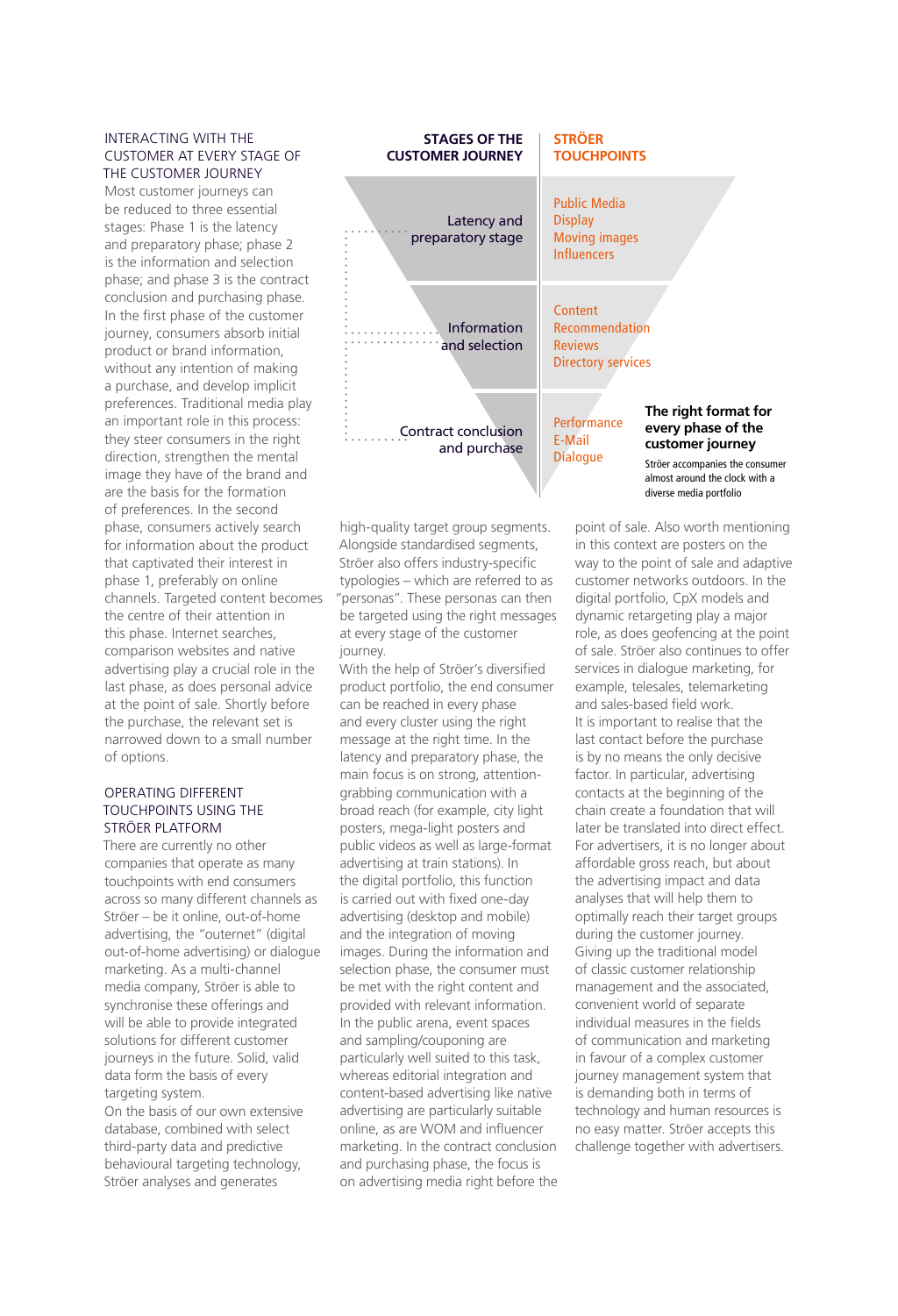»PRICE IS THE MOST IMPORTANT CRITERION WHEN SELECTING A PROVIDER, BUT STRONG BRANDS PROVIDE OPPORTUNITIES FOR DIFFERENTIATION.«

**"61 PER CENT OF ALL BANKING PRODUCTS ARE RESEARCHED ONLINE AND PURCHASED OFFLINE."**

## THE IMPORTANCE OF BRAND DIFFERENTIATION AND OMNICHANNEL ADVERTISING

#### FACTORS WHEN CHOOSING A PROVIDER

Price is the most important criterion when choosing a provider in industries with long-term contractual relationships. This was the result of a Statista meta-analysis of customer surveys on the reasons for choosing banking and insurance products, and telecommunications, electricity and gas contracts. The importance of price as a criterion increases when there is little to hardly any difference between the product characteristics of the service being provided. This applies in particular to electricity and gas contracts. In addition to price, there are differences between the decision-making criteria that are considered important in various industries: for example, in a recent survey carried out by Statista on the decision-making criteria for

choosing an insurance provider, 38 % of those surveyed said that the provider's trustworthiness was an important criterion. However, value-for-money also dominates in this area and was named by 59 % of those surveyed. When it comes to telecommunications contracts, service criteria such as network coverage and connection speed play an important role in addition to price. In contrast, plan criteria such as price guarantees and flexible options for changing plans are relevant when choosing a utility provider's products. In light of the characteristics that are common to these industries, such as low frequency of purchase, long contractual commitments and complex products, these results are not surprising. An analysis of these studies shows that customers generally make a decision once they

have thoroughly compared different products on the basis of rational factors. However, soft factors such as strong brands and the image of the provider are playing an increasingly important role in customers' decisionmaking processes. It is still important to develop a brand so that it can make an impact during the latency and preparatory phase as a member of the "relevant set". For example, the results of the Statista "Insurance 2017" survey revealed major differences in terms of insurance providers' level of prominence, but also in relation to the matter of which providers even come into question for consumers. The proportion of customers who would fundamentally consider choosing a provider that they were familiar with fluctuated between 15 % and 43 % for the 20 most well-known insurance providers.

> In collaboration with statista **Z**

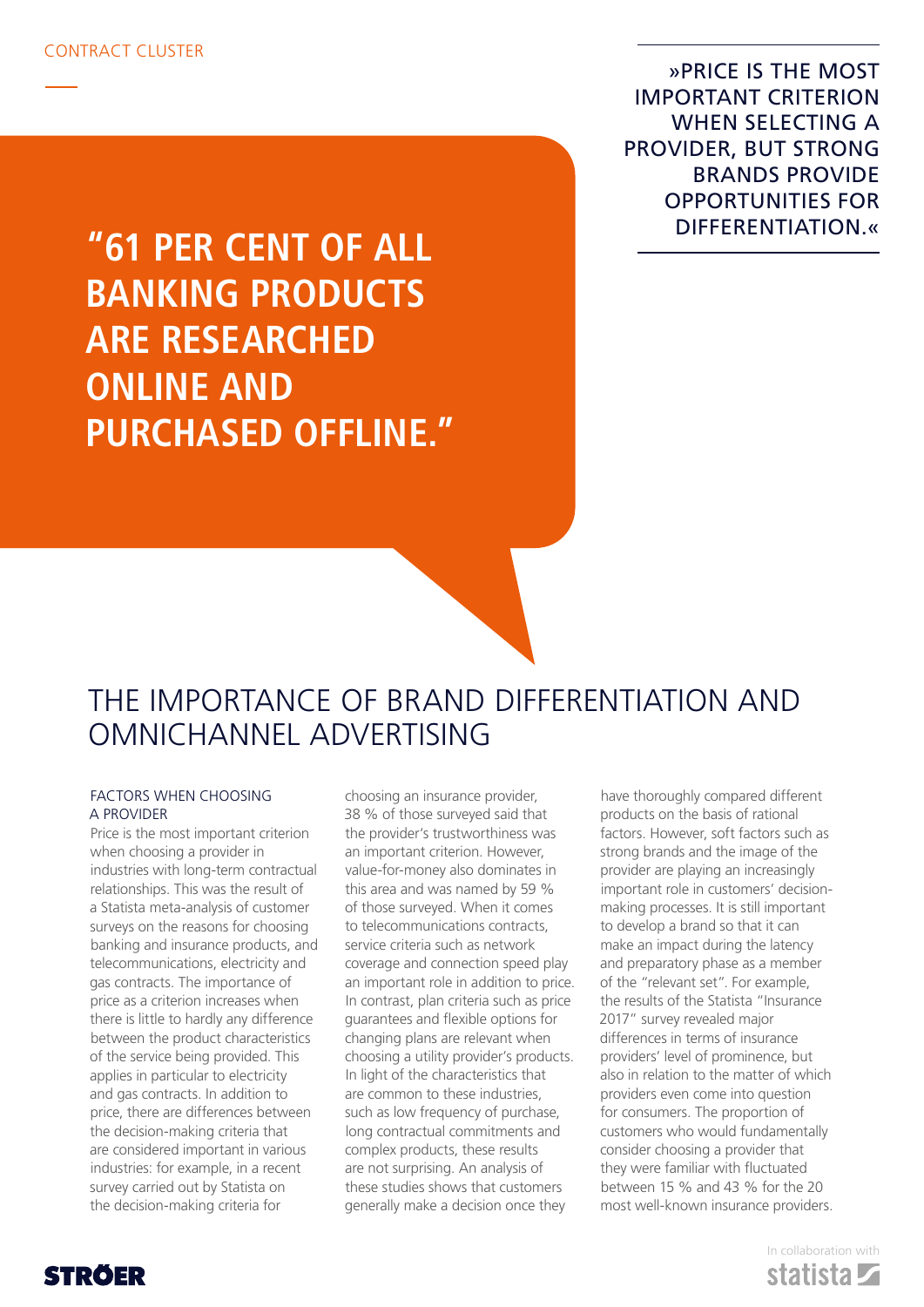#### LITTLE WILLINGNESS TO SWITCH

One special feature of the industries in question is that customers are not very willing to switch providers. The results of the Statista Global Consumer Survey have shown that approx. one third of customers are not happy with their current provider, although well under half of them are willing to switch. Of the happy customers of telecommunications providers, banks and insurance providers, 3 % to 6 % are willing to switch. At 11 %, this number is much higher for electricity suppliers, which reveals the high degree to which electricity has been commodified as a product. This is additionally underlined by the correspondingly high level of willingness to switch providers solely based on a slightly lower price.

#### THE CHANGING CUSTOMER JOURNEY

If you take a look at the customer journey and the channels used – from research in the information and selection phase until the conclusion of the contract – a very homogeneous picture is revealed for mobile communications, DSL, banking and insurance contracts at the moment: Whereas the internet is the most important source of information when researching the right provider, offline channels still prevail when it comes to concluding contracts. This means that, in all of the industries in question, the customer journey is dominated by the ROPO effect (research online, purchase offline). Data from industry-specific



Source: Statista – Global Consumer Survey, 2017

studies carried out by GfK and Google have shown that this applies to 61 % of all contracts concluded for banking products and 53 % of all mobile communications contracts. If you add the number of contracts that are researched offline and concluded online, which is a low single-digit percentage in all product categories, the percentage of omnichannel contracts concluded is approx. 60 % in all of the product categories in question. Exclusively online customer journeys are now also playing an important role. They account for 25 % of the contracts concluded for insurance products and for 29 % of the contracts concluded for banking

products. In comparison, these figures were still 10 % and 11 % respectively in 2009. Customer journeys without any internet involvement are now the exception. For example, only 10 % of the contracts concluded for banking products are researched and selected exclusively offline.

For this reason, the trend of substituting offline customer journeys with ROPO will not continue in the same way. It remains to be seen whether ROPO will be increasingly replaced by customer journeys that only take place online in future, as has already been the case in recent years for more transactional purchases such as flight bookings, for example.



Both online and offline channels (omnichannel) play a role in approx. 60 % of the contracts concluded in the industries in question – the majority of them ROPO (research online, purchase offline).

> In collaboration with statista **Z**